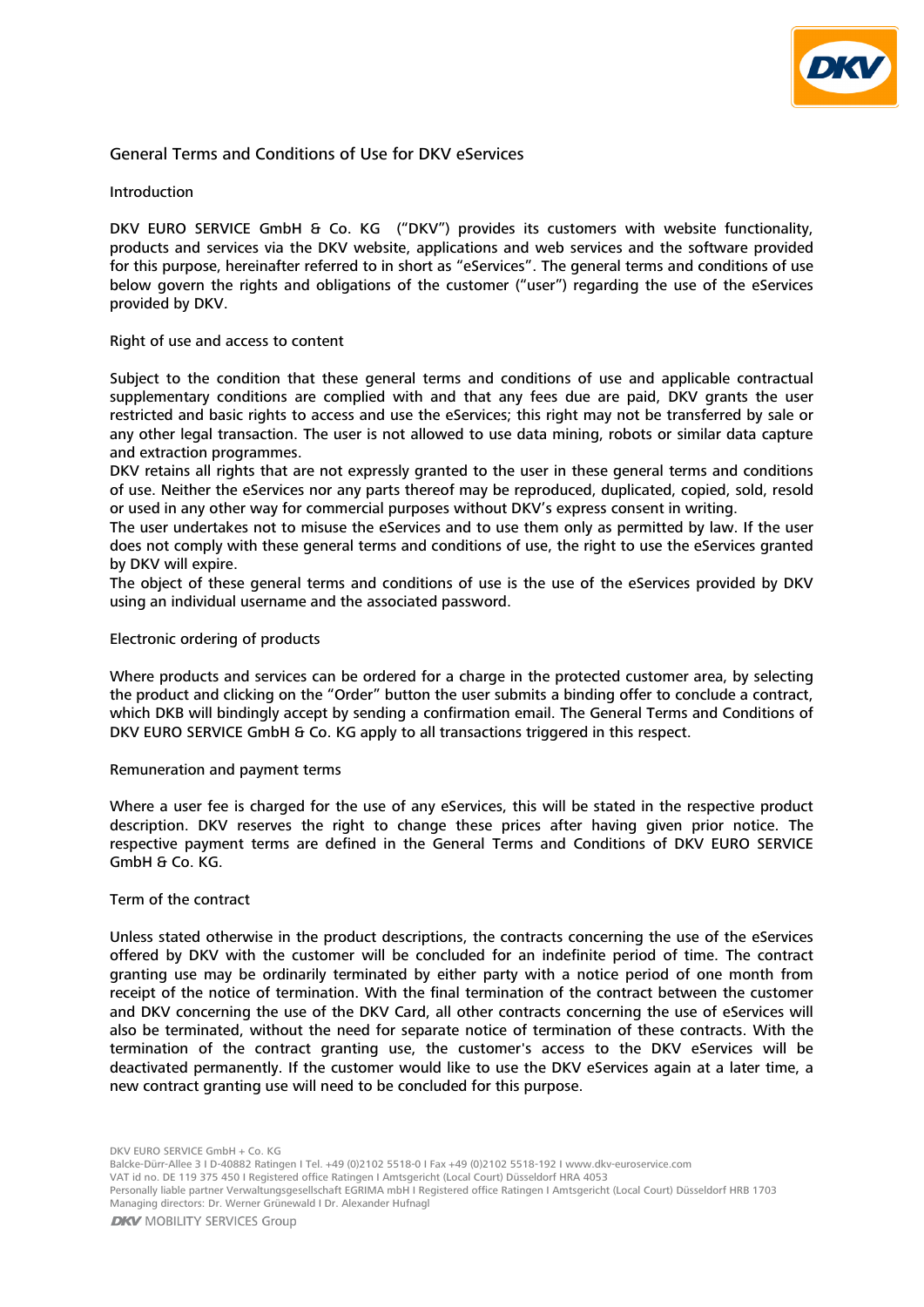

# Data protection

In the course of providing the eServices, DKV will store and process the customer data required for this purpose. This includes the customer data already held by DKV and its affiliated companies on the one hand and the data entered by the customer/user in the eServices on the other. Further information can be found in the DKV Privacy Statement [\(https://www.dkv](https://www.dkv-euroservice.com/irj/portal/anonymous/datenschutz)[euroservice.com/irj/portal/anonymous/datenschutz\).](https://www.dkv-euroservice.com/irj/portal/anonymous/datenschutz)

# Warranty / liability

DKV will endeavour to provide the eServices continuously without interruption and with the error-free transmission of data. However, it is not possible to guarantee this due to the nature of the internet. Access to the eServices may occasionally be interrupted or restricted in order to allow the service, maintenance or implementation of new functions or services. DKV will endeavour to limit the frequency and length of these temporary interruptions or restrictions.

DKV will only be liable for the breach of major contractual obligations (cardinal obligations). Otherwise its liability is limited to wilful intent and gross negligence.

DKV will in particular not be liable for the operability and compatibility of the customer's hardware and software. DKV will also not be liable for the temporary failure (loss of availability) of the servers and systems it uses or the data provided by these.

The above limitations of liability do not apply to claims made for injury to life, body or health. The same applies if liability is mandatory under the German Product Liability Act (Produkthaftungsgesetz), if DKV has made a guarantee declaration or if DKV has fraudulently concealed a defect.

# Liability for links

The DKV website contains links to external third-party websites; DKV has no influence over the content of these websites. DKV can therefore assume no liability for this third-party content. The content of the linked websites is always the responsibility of the respective provider or operator of the website. The linked websites were checked at the time the links were created for possible breaches of laws. No illegal content was identifiable at the time the links were created. It is not reasonable to constantly check the linked websites unless there is a specific reason to believe that there might be a breach of law. As soon as DKV is aware of any breach of law, DKV will remove such links immediately.

# Release from liability by the user

The user undertakes to indemnify DKV against all claims as a result of unauthorised or illegal use of the eServices offered by DKV and for which the user is responsible.

The user will ensure in particular that only secure passwords are used, that its passwords are kept secret and that they are changed at regular intervals and at least every 90 days. DKV recommends specifically to its customers that it considers the following criteria when issuing passwords: Passwords should contain at least eight characters and characters from at least three of the following four groups: Upper-case and lower-case characters, numbers, punctuation and special characters. Passwords that are easy to guess (e.g. date of birth) or trivial (e.g. "1234abcd") should not be issued.

Balcke-Dürr-Allee 3 I D-40882 Ratingen I Tel. +49 (0)2102 5518-0 I Fax +49 (0)2102 5518-192 I www.dkv-euroservice.com VAT id no. DE 119 375 450 I Registered office Ratingen I Amtsgericht (Local Court) Düsseldorf HRA 4053

Personally liable partner Verwaltungsgesellschaft EGRIMA mbH I Registered office Ratingen I Amtsgericht (Local Court) Düsseldorf HRB 1703 Managing directors: Dr. Werner Grünewald I Dr. Alexander Hufnagl